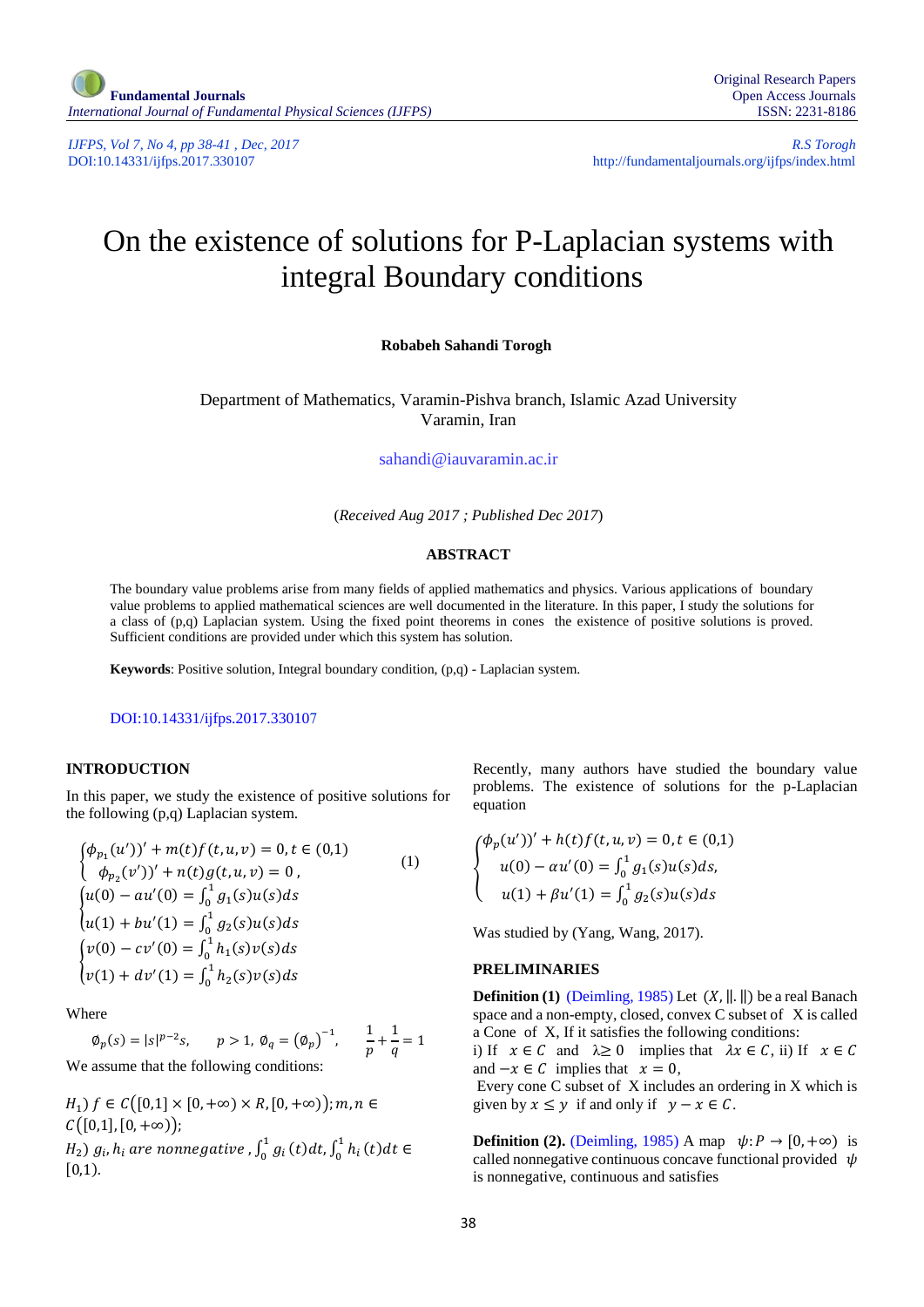$\psi(tx+(1-t)y) \geq t\psi(x)+(1-t)\psi(y)$  for all  $x, y \in P$ and  $t \in [0, 1]$ . Similarly, we say the map  $\beta$  is a nonnegative continuous convex functional on a cone P of X  $\beta: P \to$  $[0,+\infty)$  is continuous and  $\beta (tx+(1-t)y) \geq t\beta(x) +$  $(1-t) \beta(y)$  for all  $x, y \in P$  and  $t \in [0,1]$ .

**Definition (3).** [\(Kong, 2006\)](#page-3-1) Let  $\gamma$ ,  $\theta$  be a nonnegative, continuous convex functional on P,  $\alpha$  be a nonnegative, continuous concave functional on P,  $\psi$  be a nonnegative, continuous functional on P. Then for positive real number a, b, c and d, we define the following sets

 $P(\gamma, d) = \{x \in P : \gamma(x) \leq d\},\$  $P(\gamma, \alpha; b, d) = \{x \in P : b \leq \alpha(x), \gamma(x) \leq d\},\$  $P(\gamma, \theta, \alpha; b, c, d) = \{x \in P : b \leq \alpha(x), \theta(x) \leq c, \gamma(x) \leq d\},\$  $R(\gamma, \psi; a, d) = \{x \in P : a \leq \psi(x), \gamma(x) \leq d\},\$ 

**Theorem (4)** [\(Avery & Peterson, 2001\)](#page-3-2) Let P be a cone in a real Banach space E. Let  $\gamma$ ,  $\theta$  be nonnegative, continuous convex functional on P,  $\alpha$  be a nonnegative, continuous concave functional on P and  $\psi$  be a nonnegative, continuous functional on P satisfying  $\psi(\lambda x) \leq \lambda \psi(x)$ , for  $0 \leq \lambda \leq 1$ , such that for some positive number M and d,  $\alpha(x) \leq \psi(x)$ and  $||x|| \le M\gamma(x)$ , for  $x \in \overline{P(\gamma, d)}$ .

Suppose that  $T: \overline{P(\gamma, d)} \to \overline{P(\gamma, d)}$  is completely continuous and there exist positive numbers a, b and c with  $a < b$  such that

i)  $\{x \in P(\gamma, \theta, \alpha; b, c, d): \alpha(x) > b\} \neq \emptyset$  and  $\alpha(Tx) > b$  for  $x \in P(\gamma, \theta, \alpha; b, c, d);$ 

ii)  $\alpha(Tx) > b$  for  $x \in P(\gamma, \alpha; b, d)$  with  $\theta(Tx) > c$ ;

iii)  $0 \notin R(\gamma, \psi; a, d)$  and  $\psi(Tx) < a$  for  $x \in R(\gamma, \psi; a, d)$ with  $\psi(x) = a$ .

Then T has at least three fixed points  $x_1, x_2, x_3 \in \overline{P(\gamma, d)}$  such that  $\gamma(x_i) \leq d$  for i=1,2,3;  $b < \alpha(x_1)$ ;  $a < \psi(x_2)$ , with  $\alpha(x_2) < b$ ; and  $\psi(x_3) < a$ . Let,

 $K = \{(u, v)|u(t) \ge 0, v(t) \ge 0, u, v$  are concave on [0,1]} be a Banach space where

$$
||(u,v)|| = \frac{||u|| + ||v||}{2}
$$

and

$$
||u|| = max \Big\{ \max_{0 \le t \le 1} |u(t)| \, , \, \max_{0 \le t \le 1} |u'(t)| \Big\}.
$$

**Lemma (2).** Suppose that  $H_2$  hold, then for  $w_1, w_2 \in C[0,1]$ and  $w_i \geq 0$ , the problem

$$
\begin{cases}\n\phi_{p_1}(u')' + w_1(t) = 0, t \in (0,1) \\
u(0) - au'(0) = \int_0^1 g_1(s)u(s)ds, \\
u(1) + bu'(1) = \int_0^1 g_2(s)u(s)ds\n\end{cases}
$$
\n(2)

$$
\begin{cases}\n\phi_{p_2}(v')' + w_2(t) = 0, t \in (0,1) \\
v(0) - cv'(0) = \int_0^1 h_1(s)v(s)ds \\
v(1) + dv'(1) = \int_0^1 h_2(s)v(s)ds\n\end{cases}
$$

Has a unique solution of the form

$$
u(t) = \frac{-b\phi_{q_1}(H_{w_1} - \int_0^1 w_1(\tau)d\tau - \int_0^1 g_2(s)\int_s^1 \phi_{q_1}(H_{w_1} - \int_0^l w_1(\tau)d\tau)dds}{1 - \int_0^1 g_2(s)ds}
$$
  
- 
$$
\int_t^1 \phi_{q_1}(H_{w_1} - \int_0^s w_1(\tau)d\tau)ds
$$
 (3)

$$
v(t) = \frac{-d\phi_{q_2}(H_{w_2} - \int_0^1 w_2(\tau)d\tau - \int_0^1 h_2(s)\int_s^1 \phi_{q_2}(H_{w_2} - \int_0^l w_2(\tau)d\tau)dds}{1 - \int_0^1 h_2(s)ds}
$$
  
\n
$$
- \int_t^1 \phi_{q_2}(H_{w_2} - \int_0^s w_2(\tau)d\tau)ds
$$
  
\nOr  
\n
$$
u(t) = \frac{a\phi_{q_1}(H_{w_1}) + \int_0^1 g_1(s)\int_0^s \phi_{q_1}(H_{w_1} - \int_0^l w_1(\tau)d\tau)dds}{1 - \int_0^1 g_1(s)ds}
$$

$$
+\int_0^t \phi_{q_1}(H_{w_1}-\int_0^s w_1(\tau)d\tau)ds\tag{4}
$$

and 
$$
v(t) = \frac{c\phi_{q_2}(H_{w_2}) + \int_0^1 h_1(s) \int_0^s \phi_{q_2}(H_{w_2} - \int_0^l w_1(\tau) d\tau) d\tau}{1 - \int_0^1 h_1(s) ds}
$$
  
+  $\int_0^t \phi_{q_2}(H_{w_2} - \int_0^s w_1(\tau) d\tau) d\tau$ ,

where  $H_{w_1}$  satisfies

 $\mathfrak{t}$ Or

$$
a\phi_{q_1}(H_{w_1}) = \int_0^1 g_1(s) \int_s^1 \phi_{q_1}(H_{w_1} - \int_0^l w_1(\tau) d\tau) d\tau ds -
$$
  

$$
\int_0^1 \phi_{q_1}(H_{w_1} - \int_0^l w_1(\tau) d\tau) d\tau
$$
  

$$
-\frac{(1-\int_0^1 g_1(s) ds)(b\phi_{q_1}(H_{w_1} - \int_0^1 w_1(\tau) d\tau) + \int_0^1 g_2(s) \int_s^1 \phi_{q_1}(H_{w_1} - \int_0^l w_1(\tau) d\tau) d\tau ds}{1-\int_0^1 g_2(s) ds}
$$
 (5)

and

$$
c\phi_{q_2}(H_{w_2}) = \int_0^1 h_1(s) \int_s^1 \phi_{q_2}(H_{w_2} - \int_0^l w_2(\tau) d\tau) dl ds -
$$
  

$$
\int_0^1 \phi_{q_2}(H_{w_2} - \int_0^l w_2(\tau) d\tau) dl
$$
  

$$
-\frac{(1-\int_0^1 h_1(s)ds)(d\phi_{q_2}(H_{w_2} - \int_0^1 w_2(\tau) d\tau) + \int_0^1 h_2(s) \int_s^1 \phi_{q_2}(H_{w_2} - \int_0^l w_2(\tau) d\tau) dl ds}{1-\int_0^1 h_2(s) ds}
$$
 (6)

**Proof.** It is easy to see that  $(u(t),v(t))$  is the solution of the problem (2).

**Lemma (6).** [\(Yang & Wang, 2017\)](#page-3-3) Suppose  $H_2$  hold, for every  $w \in C[0,1]$  there exists a unique constant  $0 < H_{w_1} < \int_0^l w_1(\tau) d\tau$  satisfying (5) and there is a  $0 < \sigma <$ 1 such that  $H_{w_1} = \int_0^{\sigma} w_1(\tau) d\tau$ . We define the operator  $T: K \to K$ ,  $T(u, v) = (T_1(u, v), T_2(u, v)),$ and,

$$
T_{1}(u, v) =
$$
\n
$$
\begin{cases}\n\frac{a\phi_{q_{1}}(\int_{0}^{\sigma} m(\tau) f(\tau, u(\tau), v(\tau)) d\tau) + \int_{0}^{1} g_{1}(s) \int_{0}^{s} \phi_{q_{1}}(\int_{v}^{\sigma} m(\tau) f(\tau, u(\tau), v(\tau)) d\tau) d\tau} \\
+ \int_{0}^{t} \phi_{q_{1}}(\int_{s}^{\sigma} m(\tau) f(\tau, u(\tau), v(\tau)) d\tau) d\tau) ds, 0 \leq t, s \leq \sigma, \\
\frac{b\phi_{q_{1}}(\int_{0}^{1} m(\tau) f(\tau, u(\tau), v(\tau)) d\tau) + \int_{0}^{1} g_{2}(s) \int_{s}^{1} \phi_{q_{1}}(\int_{\sigma}^{l} m(\tau) f(\tau, u(\tau), v(\tau)) d\tau) d\tau} \\
+ \int_{t}^{1} \phi_{q_{1}}(\int_{\sigma}^{s} m(\tau) f(\tau, u(\tau), v(\tau)) d\tau) d\tau, s, \sigma \leq t, s \leq 1.\n\end{cases}
$$
\n(7)

$$
T_{2}(u, v) =
$$
\n
$$
\begin{cases}\n\frac{c\phi_{q_{2}}(\int_{0}^{\sigma} n(\tau)g(\tau, u(\tau), v(\tau))d\tau) + \int_{0}^{1} h_{1}(s)\int_{0}^{s} \phi_{q_{2}}(\int_{l}^{\sigma} n(\tau)g(\tau, u(\tau), v(\tau))d\tau)dtds}{1 - \int_{0}^{1} h_{1}(s)ds} \\
+ \int_{0}^{t} \phi_{q_{2}}(\int_{s}^{\sigma} n(\tau)g(\tau, u(\tau), v(\tau))d\tau)d\tau)d\tau)d\tau,ds, 0 \leq t, s \leq \sigma, \\
\frac{d\phi_{q_{2}}(\int_{0}^{1} n(\tau)g(\tau, u(\tau), v(\tau))d\tau) + \int_{0}^{1} h_{2}(s)\int_{s}^{1} \phi_{q_{2}}(\int_{0}^{l} n(\tau)g(\tau, u(\tau), v(\tau))d\tau)dtds}{1 - \int_{0}^{1} h_{2}(s)ds} \\
+ \int_{t}^{1} \phi_{q_{2}}(\int_{\sigma}^{s} n(\tau)g(\tau, u(\tau), v(\tau))d\tau)d\tau,ds, \sigma \leq t, \qquad , \sigma \leq t, s \leq 1.\n\end{cases} (8)
$$

i,

 $\ddot{\phantom{0}}$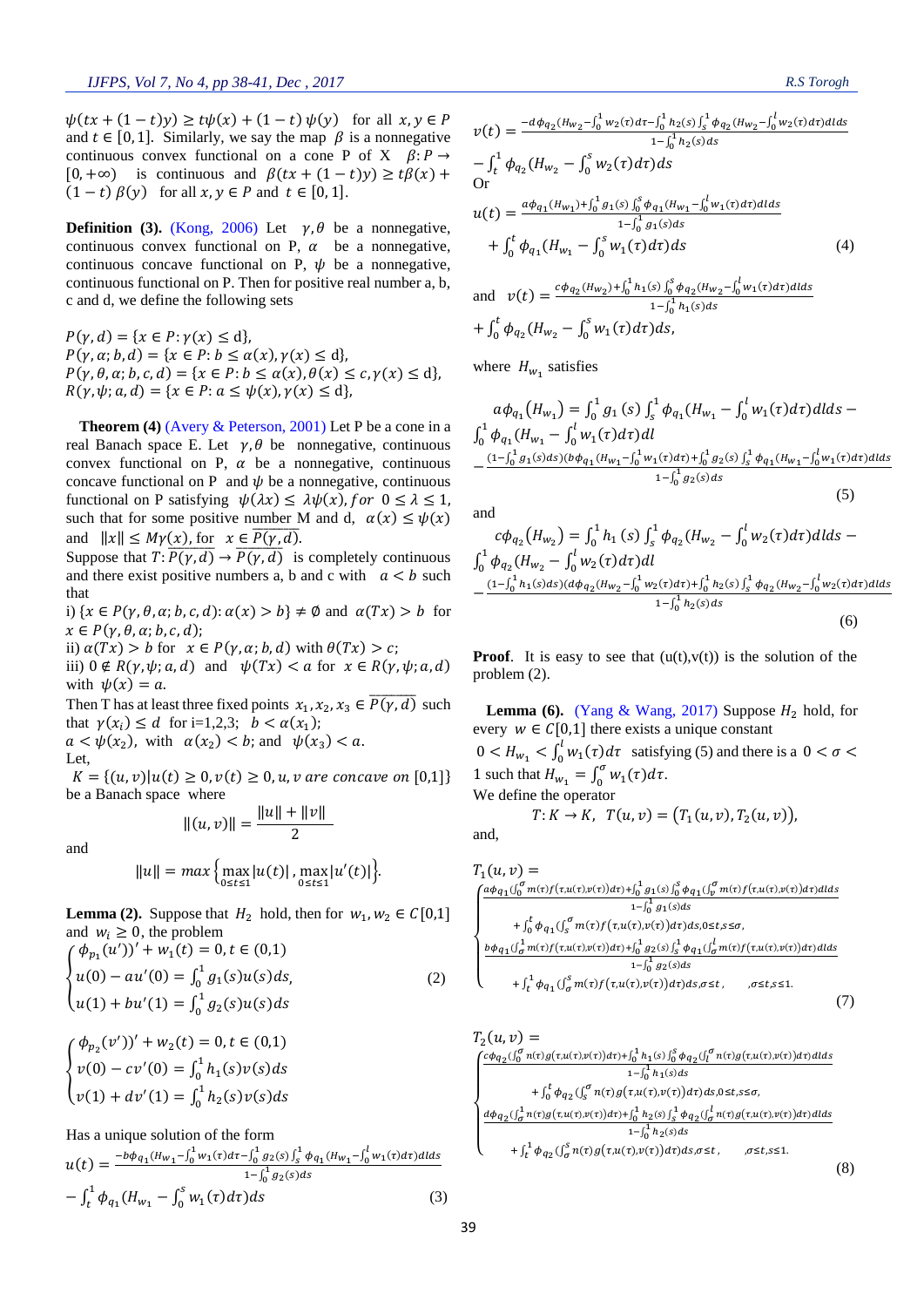So  $(u, v)(t)$  is a solution of boundary value problems (1) if and only if  $(u, v)(t)$  is a fixed point of the operator T and T is completely continuous.

**Lemma** (7). For Operator T is defined by (7), (8) we have,  $\max ||T(u, v)(t)|| = ||T(u(\sigma), v(\sigma))||, \forall (u, v) \in K$ 0≤≤1 **Proof.** We can see

 $(T_1(u,v))'(t) = \phi_{q_1}(\int_t^{\sigma} m(\tau) f(\tau, u(\tau), v(\tau)) d\tau) \ge$ t  $0, \forall t \in (0, \sigma]$ 

and

$$
(T_2(u,v))'(t) = \phi_{q_2}(\int_t^{\sigma} n(\tau)g(\tau, u(\tau), v(\tau))d\tau) \ge 0, \forall t
$$
  

$$
\in [\sigma, 1),
$$

then we have

 $\max_{0 \le t \le 1} ||T(u, v)(t)|| = ||T(u(\sigma), v(\sigma))||, \forall (u, v) \in K. \blacksquare$ 

**Lemma (8).** [\(Liu, 2004\)](#page-3-4) Let  $u(t) \ge 0$ , and U is a concave function, then we have

$$
\min_{\sigma \le t \le 1-\sigma} u(t) \ge \sigma \max_{0 \le t \le 1} u(t), \forall \sigma \in (0, \frac{1}{2}).
$$

**Lemma (9).** If  $H_2$  holds, then for  $(u, v) \in K$ , we have

$$
\max_{0 \le t \le 1} u(t) \le \frac{(1+a) \max_{0 \le t \le 1} u'(t)}{1 - \int_0^1 g_1(s) ds},
$$

$$
\max_{0 \le t \le 1} v(t) \le \frac{(1+c) \max_{0 \le t \le 1} v'(t)}{1 - \int_0^1 h_1(s) ds},
$$

**Proof**. It is easy to prove.

## **RESULTS**

Let 
$$
M = \frac{1+a}{1-\int_0^1 g_1(s)ds}
$$
,  $M' = \frac{1+c}{1-\int_0^1 h_1(s)ds}$ ,  $M'' = \min\{M, M'\}$   
 $L_1 = \phi_{q_1}(\int_0^1 m(\tau)d\tau)$ ,  $L'_1 = \phi_{q_2}(\int_0^1 n(\tau)d\tau)$ ,

 $N_1 =$ 

$$
\frac{a\phi_{q_1}(\int_0^{\sigma} m(\tau) f(\tau, u(\tau), v(\tau)) d\tau) + \int_0^1 g_1(s) \int_0^s \phi_{q_1}(\int_0^{\sigma} m(\tau) f(\tau, u(\tau), v(\tau)) d\tau) d\tau} {1 - \int_0^1 g_1(s) ds}
$$
\n
$$
N_2 = \frac{b\phi_{q_1}(\int_0^1 m(\tau) f(\tau, u(\tau), v(\tau)) d\tau) + \int_0^1 g_2(s) \int_s^1 \phi_{q_1}(\int_0^l m(\tau) f(\tau, u(\tau), v(\tau)) d\tau) d\tau} {1 - \int_0^1 g_2(s) ds}
$$
\n
$$
N'_1 = \frac{c\phi_{q_2}(\int_0^{\sigma} n(\tau) g(\tau, u(\tau), v(\tau)) d\tau) + \int_0^1 h_1(s) \int_0^s \phi_{q_2}(\int_0^{\sigma} n(\tau) g(\tau, u(\tau), v(\tau)) d\tau) d\tau} {1 - \int_0^1 h_1(s) ds}
$$
\n
$$
N'_{2} = \frac{d\phi_{q_2}(\int_0^1 n(\tau) g(\tau, u(\tau), v(\tau)) d\tau) + \int_0^1 h_2(s) \int_s^1 \phi_{q_2}(\int_0^l n(\tau) g(\tau, u(\tau), v(\tau)) d\tau) d\tau} {1 - \int_0^1 h_2(s) ds}
$$
\n
$$
L_2 = \min \left\{ \int_0^{\sigma} \phi_{q_1}(\int_s^{\sigma} m(\tau) d\tau) ds, \phi_{q_1}(\int_0^{1 - \sigma} m(\tau) d\tau) \right\},
$$
\n
$$
L'_2 = \min \left\{ \int_0^{\sigma} \phi_{q_2}(\int_s^{\sigma} n(\tau) d\tau) ds, \phi_{q_2}(\int_0^{1 - \sigma} n(\tau) d\tau) \right\},
$$
\nWe define  $\gamma(u, v) = \max_{0 \le t \le 1} ||(u(t), v(t))||,$ \n
$$
\theta(u, v) = \psi(u, v) = \min_{0 \le t \le 1} ||(u(t), v(t))||, \theta < \sigma < \frac{1}{2},
$$
\nSo  $\phi(u, v) = \phi(u, v) = \$ 

So  $\gamma$ ,  $\theta$  are continuous convex and  $\alpha$  is continuous concave and  $\psi$  is continuous on K.

By Lemma 8, 9 we have:  $\sigma\theta(u, v) \leq \alpha(u, v) \leq \theta(u, v)$  =  $\psi(u, v), \psi(\lambda u, \lambda v) = \lambda \psi(u, v), \forall \lambda \in [0, 1]$ 

**Theorem 10.** If  $H_1$ ,  $H_2$  hold and there exist positive real numbers r, s, d,  $\sigma \in (0, \frac{1}{2})$  $\frac{1}{2}$ ) with  $0 < r < s < \sigma d$  such that  $(D_1)f(t, u, v) \leq \phi_{p_1}\left(\frac{d}{2L}\right)$  $\left(\frac{d}{2L_1}\right)$ ,  $g(t, u, v) \leq \phi_{p_2} \left(\frac{d}{2L}\right)$  $\frac{u}{2L'_1}$ ,  $(t, u, v) \in$  $[0,1] \times [0, M''d] \times [-d, d];$ 

$$
D_2)f(t, u, v) > \phi_{p_1}\left(\frac{w}{\sigma L_2}\right), g(t, u, v) > \phi_{p_2}\left(\frac{w}{\sigma L_2}\right), (t, u, v) \in [\sigma, 1 - \sigma] \times \left[w, \frac{w}{\sigma}\right] \times [-d, d];
$$

$$
D_3)f(t, u, v) < \phi_{p_1}\left(\frac{r(1 - \int_0^1 g_2(s)ds)}{(b+1) \int_1} \right), g(t, u, v) < \phi_{p_2}\left(\frac{r(1 - \int_0^1 h_2(s)ds)}{(d+1) \int_1} \right), \quad (t, u, v) \in [0, 1] \times [0, r] \times [-d, d];
$$

Then the boundary value problem (1) has at least three positive solutions

 $(u_1,v_1),(u_2,v_2),(u_3,v_3)\in\overline{P(\gamma,d)}$ such that  $\max_{0 \le t \le 1} ||(u'_i(t), v'_i(t))|| \le d$ , for i=1,2,3;

$$
w < \min_{\sigma \le t \le 1-\sigma} \|(u_1(t), v_1(t))\|; \, r < \max_{0 \le t \le 1} \|(u_2(t), v_2(t))\| \text{ with } \min_{\sigma \le t \le 1-\sigma} \|(u_2(t), v_2(t))\| < w; \text{ and } \max_{0 \le t \le 1} \|(u_3(t), v_3(t))\| < r.
$$

**Proof.** We show  $T: \overline{P(\gamma, d)} \to \overline{P(\gamma, d)}$ . If  $(u, v) \in \overline{P(\gamma, d)}$ , then  $\gamma(u, v) = \max_{0 \le t \le 1} ||(u'(t), v'(t))|| \le d$ , from  $D_1$  and lemma 9, we have

$$
\max_{0\leq t\leq 1} \|(u(t),v(t))\| \leq M''\gamma(u,v) \leq M''d,
$$

$$
\gamma((T_1(u, v), (T_2(u, v)))
$$
\n
$$
= \max_{0 \le t \le 1} ||(T'_1(u, v), (T'_2(u, v))||)
$$
\n
$$
\le \max_{0 \le t \le 1} (\phi_{q_1}(\int_t^{\sigma} m(\tau) f(\tau, u(\tau), v(\tau)) d\tau)
$$
\n
$$
+ \phi_{q_2}(\int_t^{\sigma} n(\tau) g(\tau, u(\tau), v(\tau)) d\tau)
$$
\n
$$
\le \phi_{q_1}(\int_0^1 m(\tau) f(\tau, u(\tau), v(\tau)) d\tau)
$$
\n
$$
+ \phi_{q_2}(\int_0^1 n(\tau) g(\tau, u(\tau), v(\tau)) d\tau)
$$
\n
$$
\le \frac{d}{2L_1} \phi_{q_1}(\int_0^1 m(\tau) d\tau) + \frac{d}{2L'_1} \phi_{q_2}(\int_0^1 n(\tau) d\tau) \le \frac{d}{2} + \frac{d}{2}
$$
\n
$$
= d.
$$

So 
$$
T: \overline{P(\gamma, d)} \to \overline{P(\gamma, d)}
$$
.  
\nLet  $(\ddot{u}(t), \ddot{v}(t)) = \left(\frac{w}{\sigma}, \frac{w}{\sigma}\right)$ ,  
\nthen  $\gamma(\ddot{u}(t), \ddot{v}(t)) = \max_{0 \le t \le 1} ||\ddot{u}'(t), \ddot{v}'(t)|| = 0$ ,  
\n $\theta(\ddot{u}(t), \ddot{v}(t)) = \max_{0 \le t \le 1} ||\ddot{u}(t), \ddot{v}(t)|| = \frac{w}{\sigma}$ ,  
\n $\alpha(\ddot{u}(t), \ddot{v}(t)) = \min_{\sigma \le t \le 1-\sigma} ||(\ddot{u}(t), \ddot{v}(t))|| = \frac{w}{\sigma} > w$ ,

So  $(\ddot{u}(t), \ddot{v}(t)) \in P(\gamma, \theta, \alpha; w, \frac{w}{\alpha})$  $\frac{w}{\sigma}$ , d), by  $D_2$ ,  $f(t, u, v)$  $\phi_{p_1}\left(\frac{w}{\sigma L}\right)$  $\left(\frac{w}{\sigma L_2}\right)$  ,  $g(t, u, v) > \phi_{p_2}\left(\frac{w}{\sigma L}\right)$  $\frac{w}{\sigma L_2'}$ .